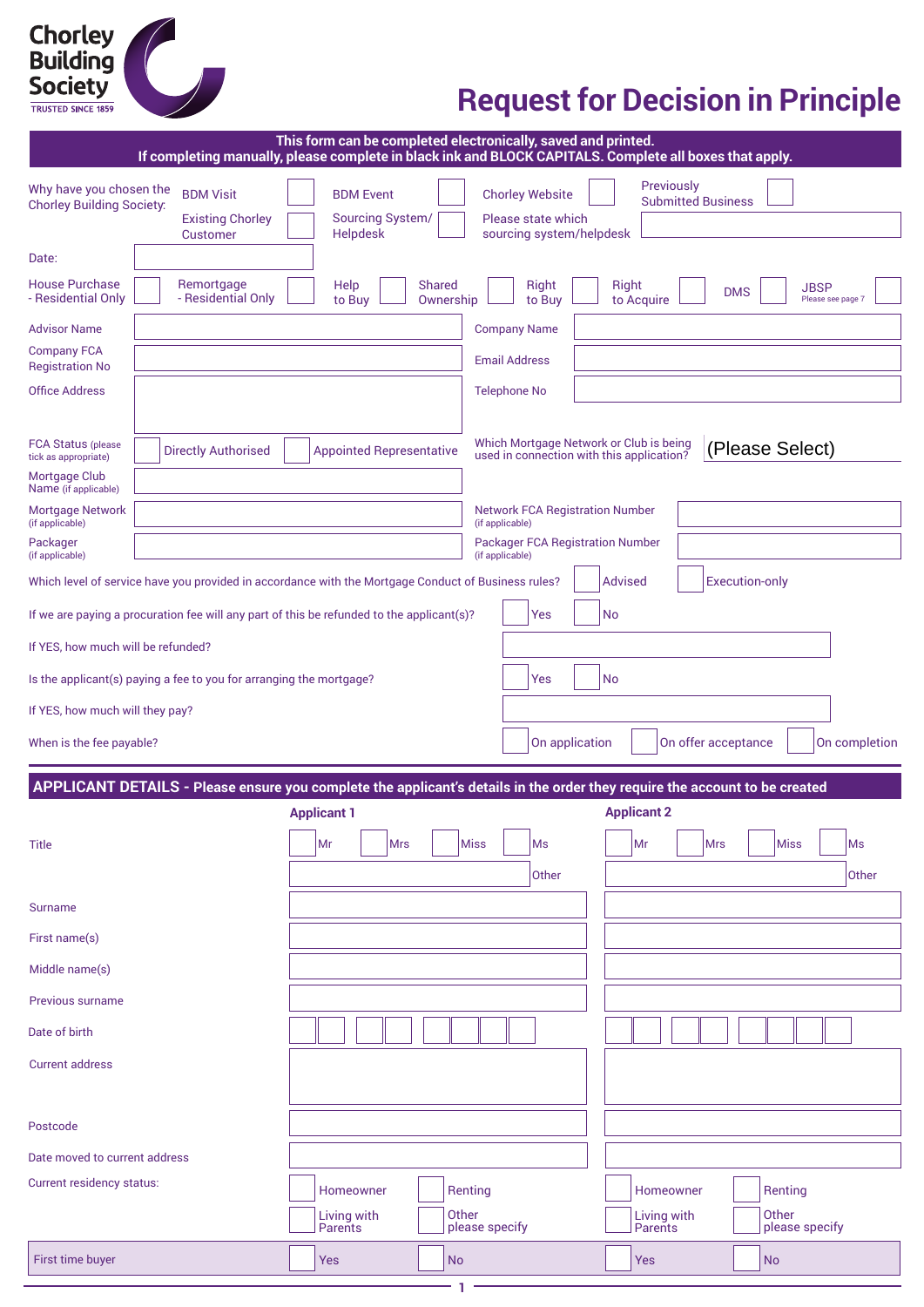## **Chorley<br>Building** Society TRUSTED SINCE 1859

## **Request for Decision in Principle**

| <b>Current outgoings</b>                                                                                                            | £ |                      | Mortgage/rent                                                          | £ |                  | Mortgage/rent                                                          |
|-------------------------------------------------------------------------------------------------------------------------------------|---|----------------------|------------------------------------------------------------------------|---|------------------|------------------------------------------------------------------------|
| (If homeowner)                                                                                                                      | £ |                      | Mortgage O/S                                                           | £ |                  | Mortgage O/S                                                           |
|                                                                                                                                     | £ |                      | Market value                                                           | £ |                  | Market value                                                           |
| Will the current mortgage be repaid in full?<br>If 'No', please add explanation in 'Additional Information'<br>section.             |   | Yes<br>No            |                                                                        |   | No<br>Yes        |                                                                        |
| <b>Nationality</b>                                                                                                                  |   |                      |                                                                        |   |                  |                                                                        |
| Permanent right to reside?<br>(only applicable if not British)                                                                      |   | No<br>Yes            |                                                                        |   | No<br>Yes        |                                                                        |
| Diplomatic immunity?<br>(only applicable if not British)                                                                            |   | No<br>Yes            |                                                                        |   | Yes<br>No        |                                                                        |
| Have you lived in the UK for three or<br>more years?                                                                                |   | No.<br>Yes           | (If the answer is no, please ring<br>the Underwriting team for advice) |   | Yes<br>No.       | (If the answer is no, please ring<br>the Underwriting team for advice) |
| If less than 3 years at current address,<br>please provide previous address:                                                        |   |                      |                                                                        |   |                  |                                                                        |
| Postcode                                                                                                                            |   |                      |                                                                        |   |                  |                                                                        |
| Date moved in                                                                                                                       |   |                      |                                                                        |   |                  |                                                                        |
| Date moved out                                                                                                                      |   |                      |                                                                        |   |                  |                                                                        |
| We require a minimum of 3 years address history for all applicants - continue in the 'Additional Information' section if necessary. |   |                      |                                                                        |   |                  |                                                                        |
| Do you have dependent children?                                                                                                     |   | No<br>Yes            |                                                                        |   |                  |                                                                        |
| If Yes, please provide details below:                                                                                               |   |                      |                                                                        |   |                  |                                                                        |
| <b>Full Name</b>                                                                                                                    |   | <b>Date Of Birth</b> |                                                                        |   | <b>Full Name</b> | <b>Date Of Birth</b>                                                   |
|                                                                                                                                     |   |                      |                                                                        |   |                  |                                                                        |

Please also complete the following for any other proposed occupiers who will NOT be party to the mortgage:

| <b>Full Name</b> | <b>Date Of Birth</b> | <b>Dependent</b> |
|------------------|----------------------|------------------|
|                  |                      | <b>No</b><br>Yes |
|                  |                      | Yes<br><b>No</b> |
|                  |                      | Yes<br><b>No</b> |

| <b>EMPLOYMENT DETAILS</b>      | <b>Applicant 1</b> |  |        | <b>Applicant 2</b> |  |        |  |
|--------------------------------|--------------------|--|--------|--------------------|--|--------|--|
| <b>Employment Status</b>       | Please Select      |  |        | Please Select      |  |        |  |
| If other, please state here    |                    |  |        |                    |  |        |  |
| Occupation                     |                    |  |        |                    |  |        |  |
| <b>Expected retirement age</b> |                    |  |        |                    |  |        |  |
| <b>Basic Gross Salary</b>      | £                  |  | Annual | £                  |  | Annual |  |
| <b>Guaranteed Gross other</b>  | £                  |  | Annual | £                  |  | Annual |  |
| Source of income               |                    |  |        |                    |  |        |  |
| <b>Regular Gross other</b>     | £                  |  | Annual | £                  |  | Annual |  |
| Source of income               |                    |  |        |                    |  |        |  |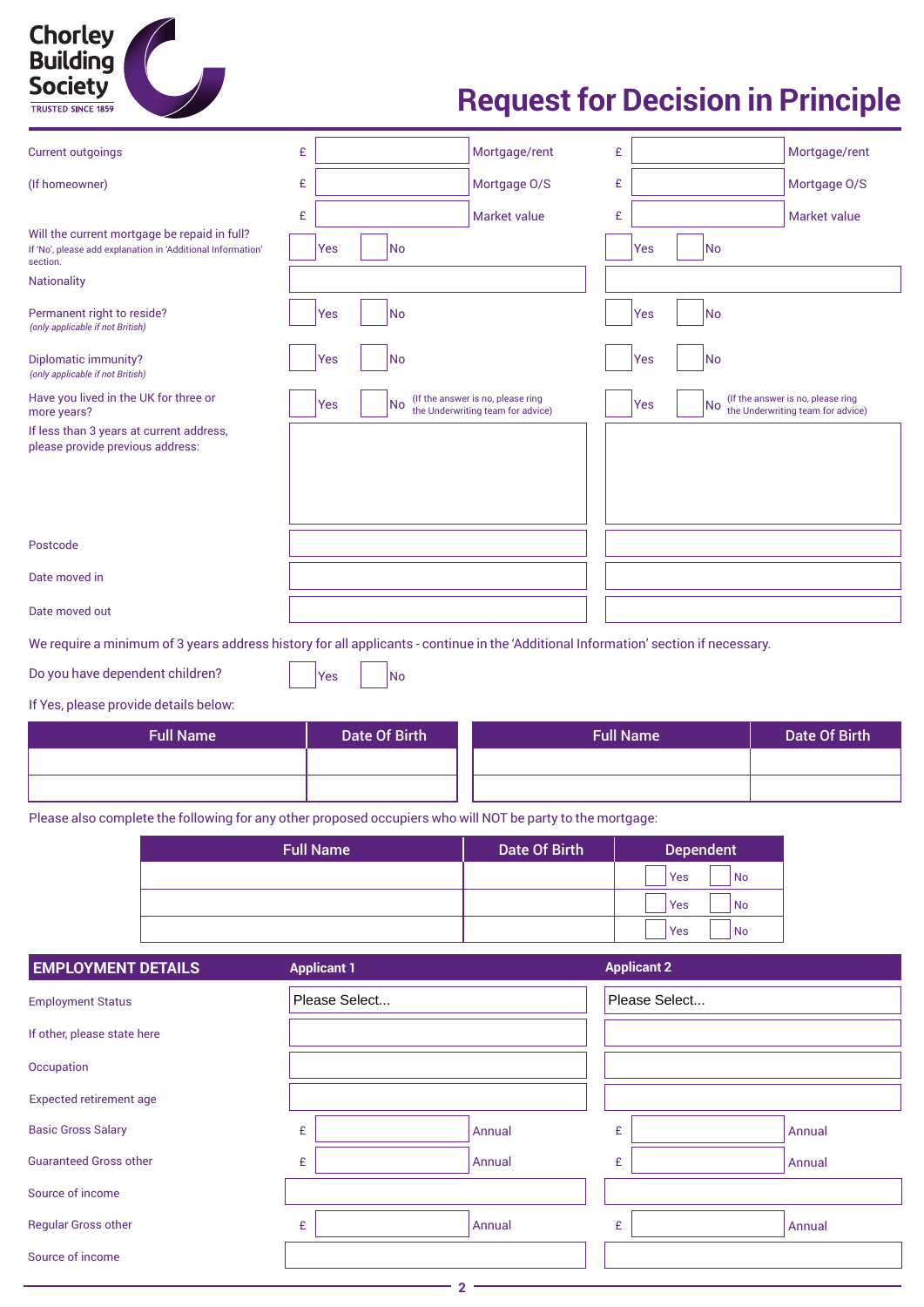| Chorley<br>Building<br>Society |  |
|--------------------------------|--|
| <b>TRUSTED SINCE 1859</b>      |  |

| Length of service                                                                                                                                                                  |                 | Years |                 |    | <b>Months</b> |   |                 | Years |                 |    | <b>Months</b> |
|------------------------------------------------------------------------------------------------------------------------------------------------------------------------------------|-----------------|-------|-----------------|----|---------------|---|-----------------|-------|-----------------|----|---------------|
| Are you in any probationary period? If yes, provide details                                                                                                                        |                 | Yes   | No              |    |               |   |                 | Yes   | No              |    |               |
| <b>SELF EMPLOYED DETAILS</b>                                                                                                                                                       |                 |       |                 |    |               |   |                 |       |                 |    |               |
| Title in company                                                                                                                                                                   |                 |       |                 |    |               |   |                 |       |                 |    |               |
| Company trading name                                                                                                                                                               |                 |       |                 |    |               |   |                 |       |                 |    |               |
| <b>Nature of business</b>                                                                                                                                                          |                 |       |                 |    |               |   |                 |       |                 |    |               |
| <b>Expected retirement age</b>                                                                                                                                                     |                 |       |                 |    |               |   |                 |       |                 |    |               |
| Type of company                                                                                                                                                                    |                 |       |                 |    |               |   |                 |       |                 |    |               |
| How long has the company been trading                                                                                                                                              |                 | Years |                 |    | <b>Months</b> |   |                 | Years |                 |    | <b>Months</b> |
| % of shareholding:                                                                                                                                                                 |                 |       |                 |    | %             |   |                 |       |                 |    | %             |
| <b>Business Year End</b>                                                                                                                                                           |                 |       |                 |    |               |   |                 |       |                 |    |               |
| Net profit: (If Sole trader / Partnership)<br>(Please provide the last 3 years' figures).                                                                                          | £               |       | <b>Year End</b> |    |               | £ |                 |       | <b>Year End</b> |    |               |
|                                                                                                                                                                                    | £               |       | <b>Year End</b> |    |               | £ |                 |       | <b>Year End</b> |    |               |
|                                                                                                                                                                                    | £               |       | <b>Year End</b> |    |               | £ |                 |       | <b>Year End</b> |    |               |
| Salary / Dividend (if Limited Company)<br>(Please provide the last 3 years' figures).                                                                                              | <b>Salary</b>   |       | <b>Dividend</b> |    |               |   | <b>Salary</b>   |       | <b>Dividend</b> |    |               |
|                                                                                                                                                                                    | <b>Year End</b> |       |                 |    |               |   | <b>Year End</b> |       |                 |    |               |
|                                                                                                                                                                                    | <b>Salary</b>   |       | <b>Dividend</b> |    |               |   | <b>Salary</b>   |       | <b>Dividend</b> |    |               |
|                                                                                                                                                                                    | <b>Year End</b> |       |                 |    |               |   | <b>Year End</b> |       |                 |    |               |
|                                                                                                                                                                                    | <b>Salary</b>   |       | <b>Dividend</b> |    |               |   | <b>Salary</b>   |       | <b>Dividend</b> |    |               |
|                                                                                                                                                                                    | <b>Year End</b> |       |                 |    |               |   | <b>Year End</b> |       |                 |    |               |
| Do you have an accountant?                                                                                                                                                         |                 |       | Yes             | No |               |   |                 |       | Yes             | No |               |
| Are your accounts prepared by someone with one of the following<br>qualifications ACA ACCA FCA FCCA CA (Scottish) CIMA CIPFA                                                       |                 |       | Yes             | No |               |   |                 |       | Yes             | No |               |
| Is the business still trading?                                                                                                                                                     |                 |       | Yes             | No |               |   |                 |       | Yes             | No |               |
| How has COVID-19 impacted the business?                                                                                                                                            |                 |       |                 |    |               |   |                 |       |                 |    |               |
| Have any Coronavirus Support Schemes have been applied for?<br>No<br>No<br>If YES please provide further details including whether the<br>Yes<br>Yes<br>application was successful |                 |       |                 |    |               |   |                 |       |                 |    |               |
| <b>CREDIT HISTORY</b>                                                                                                                                                              |                 |       |                 |    |               |   |                 |       |                 |    |               |

Mortgages and other secured loans – (where more space is required please provide further details within the additional information section) \* If you have Buy to Let properties please complete next section.

|              | Lender | Address against which the<br>loan is secured | Account<br>Number | Outstanding<br>Term | Outstanding<br>Balance | <b>Monthly</b><br>Payment | Mortgage<br><b>Repayment Type</b> | <b>Interest Rate</b> | To be repaid? |
|--------------|--------|----------------------------------------------|-------------------|---------------------|------------------------|---------------------------|-----------------------------------|----------------------|---------------|
| App1         |        |                                              |                   |                     |                        |                           |                                   |                      | Yes<br>No     |
| App2<br>App1 |        |                                              |                   |                     |                        |                           |                                   |                      |               |
| App2         |        |                                              |                   |                     |                        |                           |                                   |                      | Yes<br>No     |
| App1         |        |                                              |                   |                     |                        |                           |                                   |                      | Yes<br>No     |
| App2         |        |                                              |                   |                     |                        |                           |                                   |                      |               |

**3**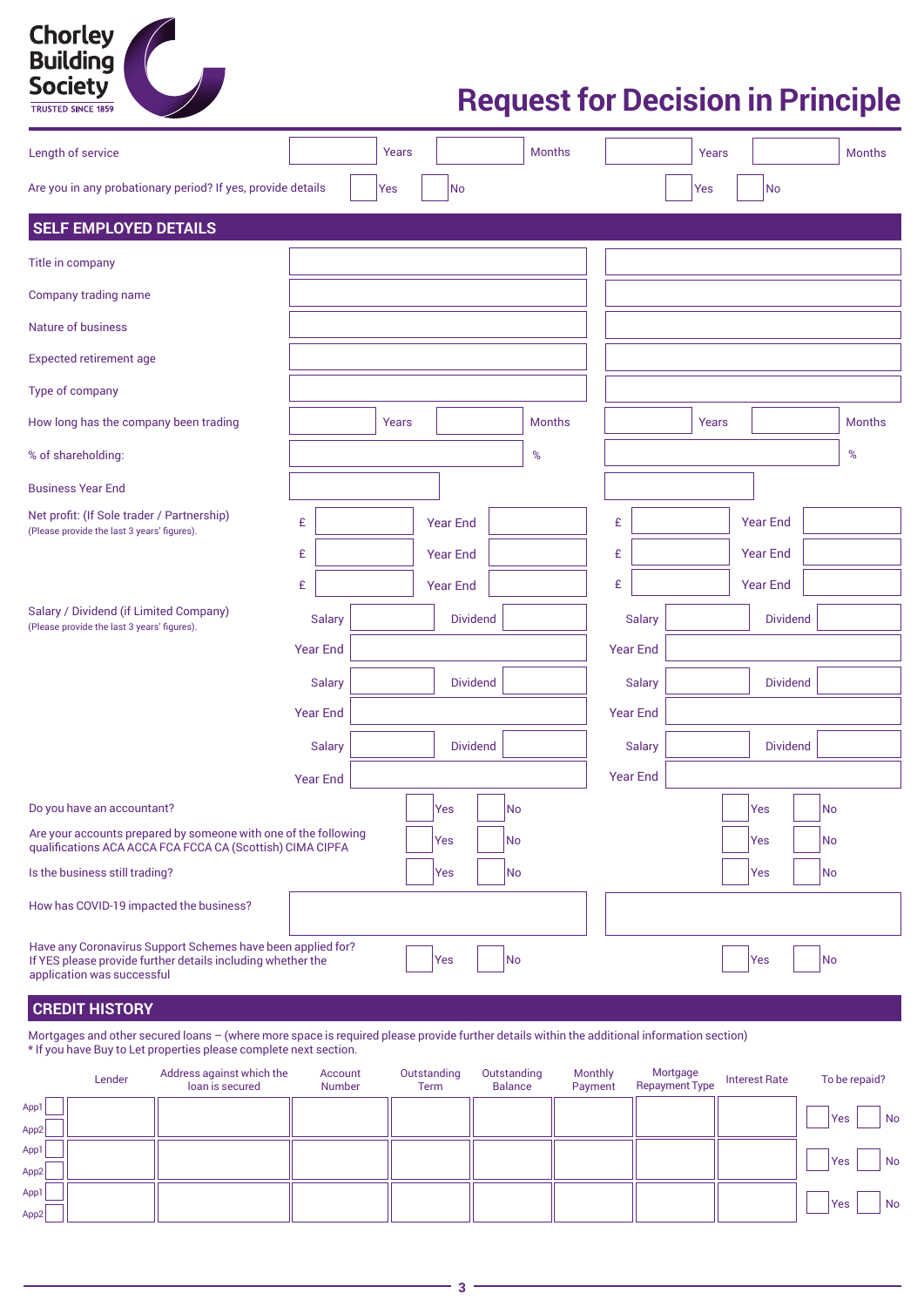

#### **Mortgaged Buy to Let Properties – please provide details below**

Where more space is required please provide further details within the additional information section.

|      | <b>Rental Address</b> | Lender | Current<br>Value | Term | Outstanding Outstanding<br><b>Balance</b> | <b>Monthly</b><br>Payment | <b>Monthly Rent</b><br>Received | Mortgage<br>Repayment<br><b>Type</b> | <b>Interest Rate</b> | To be repaid? |
|------|-----------------------|--------|------------------|------|-------------------------------------------|---------------------------|---------------------------------|--------------------------------------|----------------------|---------------|
| App1 |                       |        |                  |      |                                           |                           |                                 |                                      |                      | Yes<br>No     |
| App2 |                       |        |                  |      |                                           |                           |                                 |                                      |                      |               |
| App1 |                       |        |                  |      |                                           |                           |                                 |                                      |                      | Yes<br>No     |
| App2 |                       |        |                  |      |                                           |                           |                                 |                                      |                      |               |
| App1 |                       |        |                  |      |                                           |                           |                                 |                                      |                      | Yes<br>No     |
| App2 |                       |        |                  |      |                                           |                           |                                 |                                      |                      |               |
| App1 |                       |        |                  |      |                                           |                           |                                 |                                      |                      | No<br>Yes     |
| App2 |                       |        |                  |      |                                           |                           |                                 |                                      |                      |               |

#### **Other unencumbered properties owned / part owned**

| Address of unencumbered property | Use of unencumbered property i.e. BTL or Second Home |
|----------------------------------|------------------------------------------------------|
|                                  |                                                      |
|                                  |                                                      |
|                                  |                                                      |

#### **Guarantor on any mortgages or secured loans – please provide details below**

Lender Address against which the loan is secured Scope of your liability under the Guarantee

| App1                 |  |
|----------------------|--|
|                      |  |
|                      |  |
| App2                 |  |
| App1                 |  |
|                      |  |
| App1                 |  |
| App2                 |  |
| App2<br>App1<br>App2 |  |

#### **Unsecured loans / credit cards / HP – please provide details below**

|      | Lender | Account<br>Number | Outstanding<br>Term | Outstanding<br><b>Balance</b> | Monthly<br>Payment | To be repaid?        |
|------|--------|-------------------|---------------------|-------------------------------|--------------------|----------------------|
| App1 |        |                   |                     |                               |                    | <b>No</b><br>Yes     |
| App2 |        |                   |                     |                               |                    |                      |
| App1 |        |                   |                     |                               |                    | <b>No</b><br>Yes     |
| App2 |        |                   |                     |                               |                    |                      |
| App1 |        |                   |                     |                               |                    | $\mathsf{No}$<br>Yes |
| App2 |        |                   |                     |                               |                    |                      |
| App1 |        |                   |                     |                               |                    | No<br>Yes            |
| App2 |        |                   |                     |                               |                    |                      |
| App1 |        |                   |                     |                               |                    | <b>No</b><br>Yes     |
| App2 |        |                   |                     |                               |                    |                      |
| App1 |        |                   |                     |                               |                    | No<br>Yes            |
| App2 |        |                   |                     |                               |                    |                      |
| App1 |        |                   |                     |                               |                    | <b>No</b><br>Yes     |
| App2 |        |                   |                     |                               |                    |                      |
| App1 |        |                   |                     |                               |                    | No<br>Yes            |
| App2 |        |                   |                     |                               |                    |                      |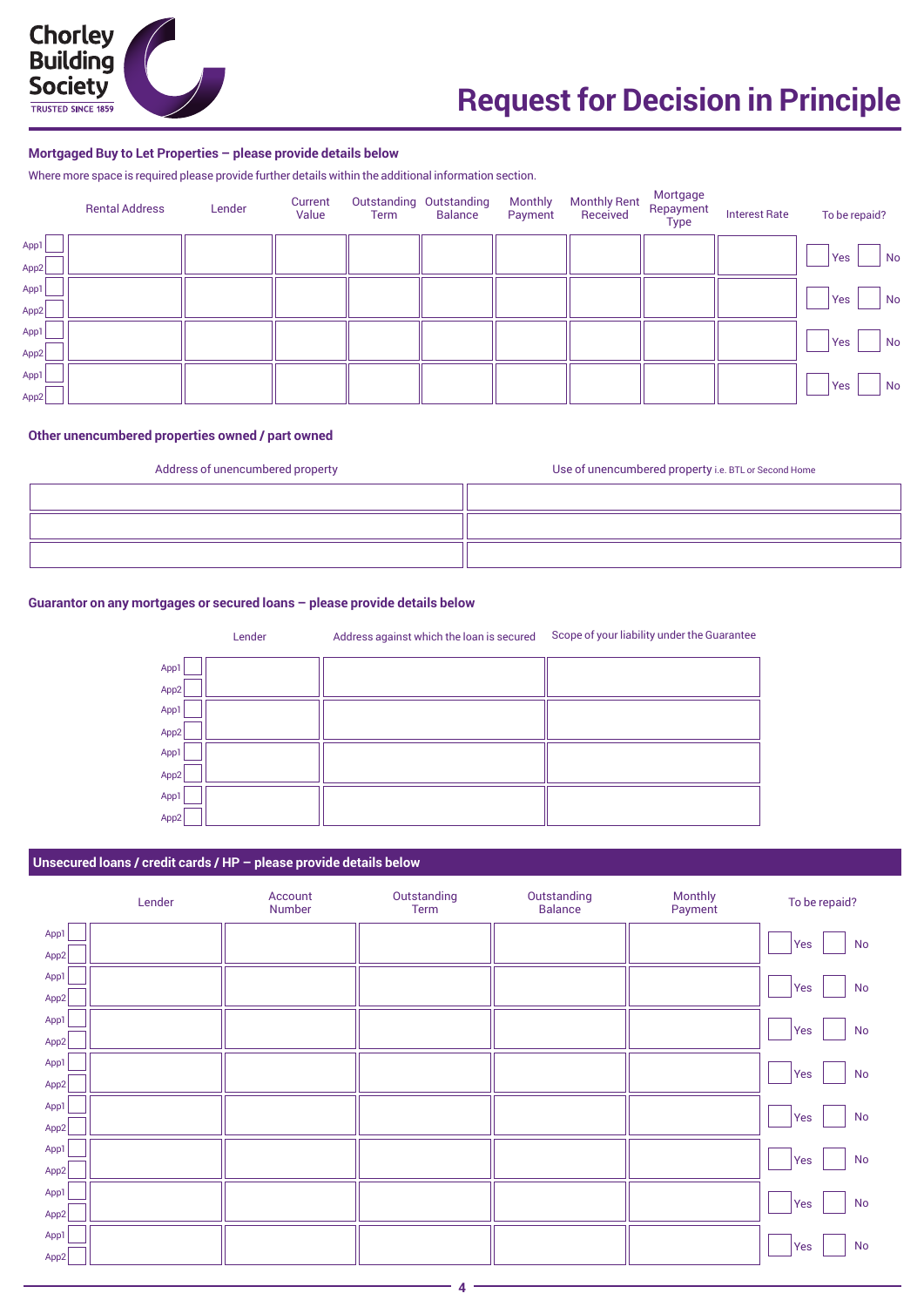| <b>Chorley</b><br><b>Building</b><br><b>Society</b> |  |
|-----------------------------------------------------|--|
| <b>TRUSTED SINCE 1859</b>                           |  |

Yes

| <b>LOAN REQUIREMENTS</b>                                                                                                                                                                      |                                     |           |     |                                                       |                                                                                  |                      |                             |                      |           |  |
|-----------------------------------------------------------------------------------------------------------------------------------------------------------------------------------------------|-------------------------------------|-----------|-----|-------------------------------------------------------|----------------------------------------------------------------------------------|----------------------|-----------------------------|----------------------|-----------|--|
| Amount required £                                                                                                                                                                             |                                     |           |     | Purchase price/current value £                        |                                                                                  |                      | <b>Postcode of Property</b> |                      |           |  |
| Purpose of Loan                                                                                                                                                                               |                                     |           |     |                                                       |                                                                                  |                      |                             |                      |           |  |
| <b>Term</b>                                                                                                                                                                                   |                                     | Years     |     |                                                       | Repayment type:                                                                  |                      |                             |                      |           |  |
| If Interest only -<br><b>Repayment Strategy</b>                                                                                                                                               |                                     |           |     |                                                       |                                                                                  |                      |                             |                      |           |  |
| Type of property                                                                                                                                                                              |                                     |           |     |                                                       |                                                                                  |                      |                             |                      |           |  |
| Is the property a flat?                                                                                                                                                                       | Yes                                 | No.       |     |                                                       |                                                                                  |                      |                             |                      |           |  |
| Is the Flat Purpose Built?                                                                                                                                                                    | Yes                                 | <b>No</b> |     | If 'no' please contact the Society to discuss further | if 'yes' we are currently unable to accept applications for Purpose Built Flats. |                      |                             |                      |           |  |
| If the property is a flat:                                                                                                                                                                    | Number of floors in the building    |           |     |                                                       |                                                                                  |                      |                             |                      |           |  |
|                                                                                                                                                                                               | Floor number of the flat            |           |     |                                                       |                                                                                  |                      |                             |                      |           |  |
|                                                                                                                                                                                               | Is the building serviced by a lift? |           |     | Yes                                                   | No                                                                               |                      |                             |                      |           |  |
| If the property is a new build or built within the last 10 years, name of Warranty provider                                                                                                   |                                     |           |     |                                                       |                                                                                  |                      |                             |                      |           |  |
| If ex-local authority flat, % of private owner occupancy                                                                                                                                      |                                     |           |     |                                                       |                                                                                  |                      |                             |                      |           |  |
| Have customers asked to add on fees where allowed?                                                                                                                                            |                                     |           | Yes | No.                                                   |                                                                                  |                      |                             |                      |           |  |
| Purchase only - please confirm source of deposit                                                                                                                                              |                                     |           |     |                                                       |                                                                                  |                      |                             |                      |           |  |
| <b>Purpose of Additional Funds</b><br>- for example debt consolidation, home improvements<br>or capital raising                                                                               |                                     |           |     |                                                       |                                                                                  |                      |                             |                      |           |  |
| If the purpose of the loan is to purchase a second<br>home please confirm how this property will be used<br>- for example a home for dependents,<br>a commuter/weekend home or a holiday home |                                     |           |     |                                                       |                                                                                  |                      |                             |                      |           |  |
| <b>APPLICANT DECLARATIONS</b>                                                                                                                                                                 |                                     |           |     |                                                       |                                                                                  | <b>1st Applicant</b> |                             | <b>2nd Applicant</b> |           |  |
| Have you had a mortgage in the last 3 years?                                                                                                                                                  |                                     |           |     |                                                       |                                                                                  | Yes                  | <b>No</b>                   | Yes                  | <b>No</b> |  |

Have you ever had a mortgage or loan application refused? Have you ever had a County Court Judgement for debt or a loan default registered? Have you ever been declared bankrupt or been subject to an Individual Voluntary Arrangement (IVA) Have you ever entered into any arrangements with your creditors or are you party to a voluntary arrangement? (please include deferred payments or payment holidays) Have you had a court order / decree made against you for debt or is there any such action pending? Have you ever (voluntarily or otherwise) had a property repossessed by a lender or entered any arrangements for mortgage arrears? Have you, any member of your family, or any person living with you, ever been cautioned, convicted or charged Yes No  $Yes$   $\vert$   $\vert$  No Yes | No Yes | No  $Yes$   $|$   $|$   $No$ Yes | No  $Yes$   $|$   $|$   $|$   $|$   $|$ Yes | No Yes | No  $Yes$   $|$   $|$   $|$   $|$   $|$ Yes Yes No No Yes No No

**If the answer is YES to any of the above, please enter full details below.** 

(but not yet tried) in respect of any criminal offence (excluding motoring convictions)?

**If further space is needed, please provide details in the additional comments section.**

| 1st/2nd/Joint | Type (i.e. Mortgage, IVA, CCJ) | <b>Relating To</b> | Reason | <b>Date Registered</b> | Amount | Date satisfied /<br>still outstanding |
|---------------|--------------------------------|--------------------|--------|------------------------|--------|---------------------------------------|
|               |                                |                    |        |                        |        |                                       |
|               |                                |                    |        |                        |        |                                       |
|               |                                |                    |        |                        |        |                                       |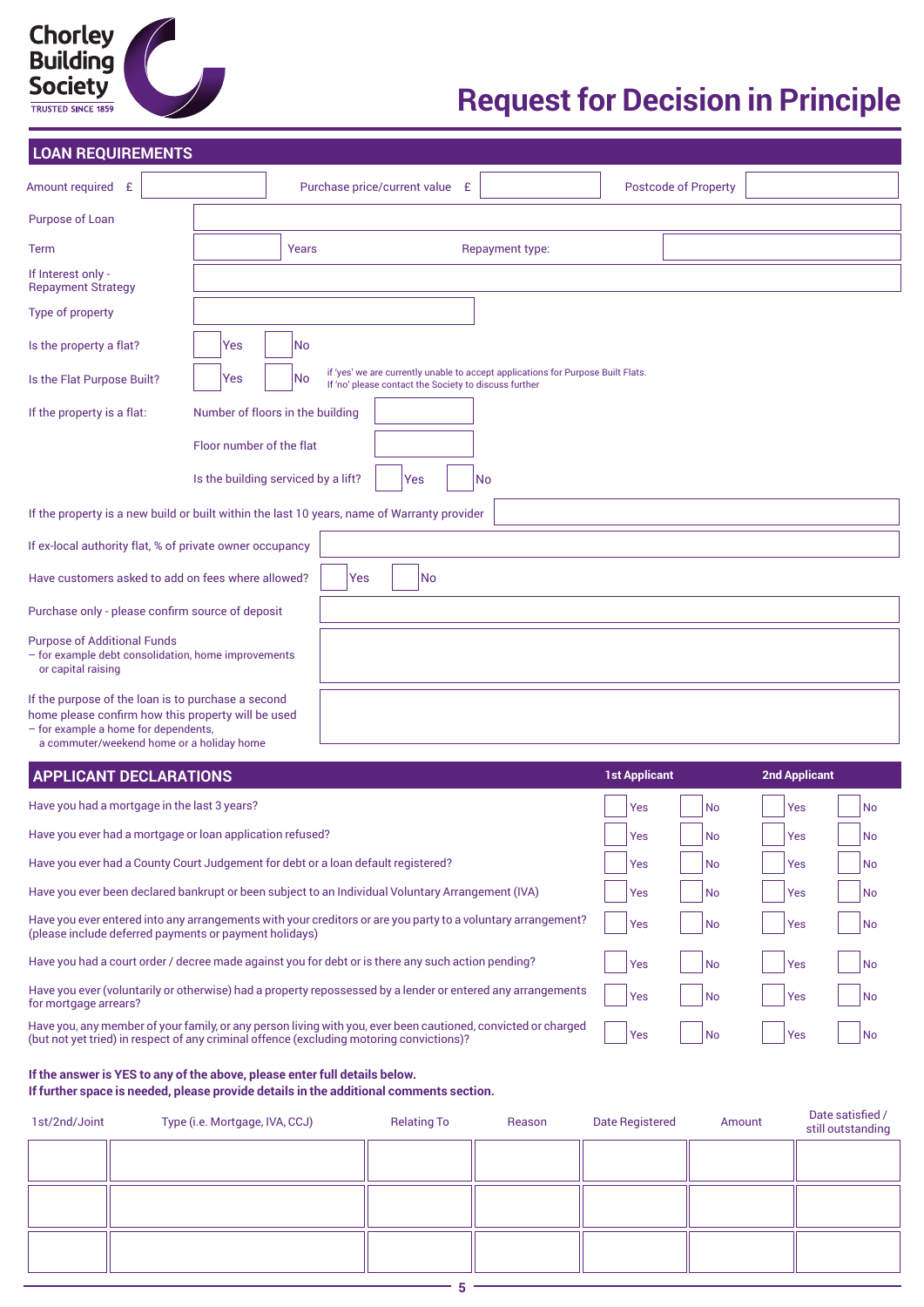

## **Budget Planner**

| <b>Monthly Income</b>                           |                 |
|-------------------------------------------------|-----------------|
| Net monthly take home pay (applicant 1)         | £               |
| Net monthly take home pay (applicant 2)         | £               |
| Any other income                                | £               |
| Please state source of other income             |                 |
| <b>Total Monthly Income:</b>                    | $\epsilon$ 0.00 |
| <b>Monthly Expenditure</b>                      |                 |
| Mortgage on another property                    | £               |
| Rent (shared ownership applications)            | £               |
| <b>Secured Loans</b>                            | £               |
| <b>Personal Loans</b>                           | £               |
| <b>Credit Card Minimum Payments</b>             | £               |
| <b>Store Card Minimum Payments</b>              | £               |
| Hire Purchase / Lease Agreements                | £               |
| Home Shopping Credit Minimum Payments           | £               |
| <b>Online Shopping Instalment Plan Payments</b> | £               |
| Help to Buy Loan (if applicable)                | £               |
| <b>Overdraft Usage Charges / Interest</b>       | £               |
| Nursery / Child Minding / School Fees           | £               |
| Maintenance / Alimony                           | £               |
| <b>Cost of Funding Repayment Strategy</b>       | £               |
| <b>Mobile Phone Contract</b>                    | £               |
| <b>Broadband / Home Telephone</b>               | £               |
| <b>Council Tax</b>                              | £               |
| <b>Gas &amp; Electricity</b>                    | £               |
| Water                                           | £               |
| Other Utilities (ie Calor Gas, Oil)             | £               |
| Insurance (Life/Critical Illness)               | £               |
| Mortgage Protection / ASU / Inc Protection      | £               |
| Home Insurance                                  | £               |
| <b>Ground Rent / Service Charges</b>            | £               |
| Car Insurance / MOT / Car Tax / Maintenance     | £               |
| Travel Costs inc Fuel, Bus, Rail Fares          | £               |
| Other Insurance (Pet/Dental/Health)             | £               |
| <b>Total Expenditure:</b>                       | $E$ 0.00        |
| <b>Net Disposable Income:</b>                   | $\epsilon$ 0.00 |